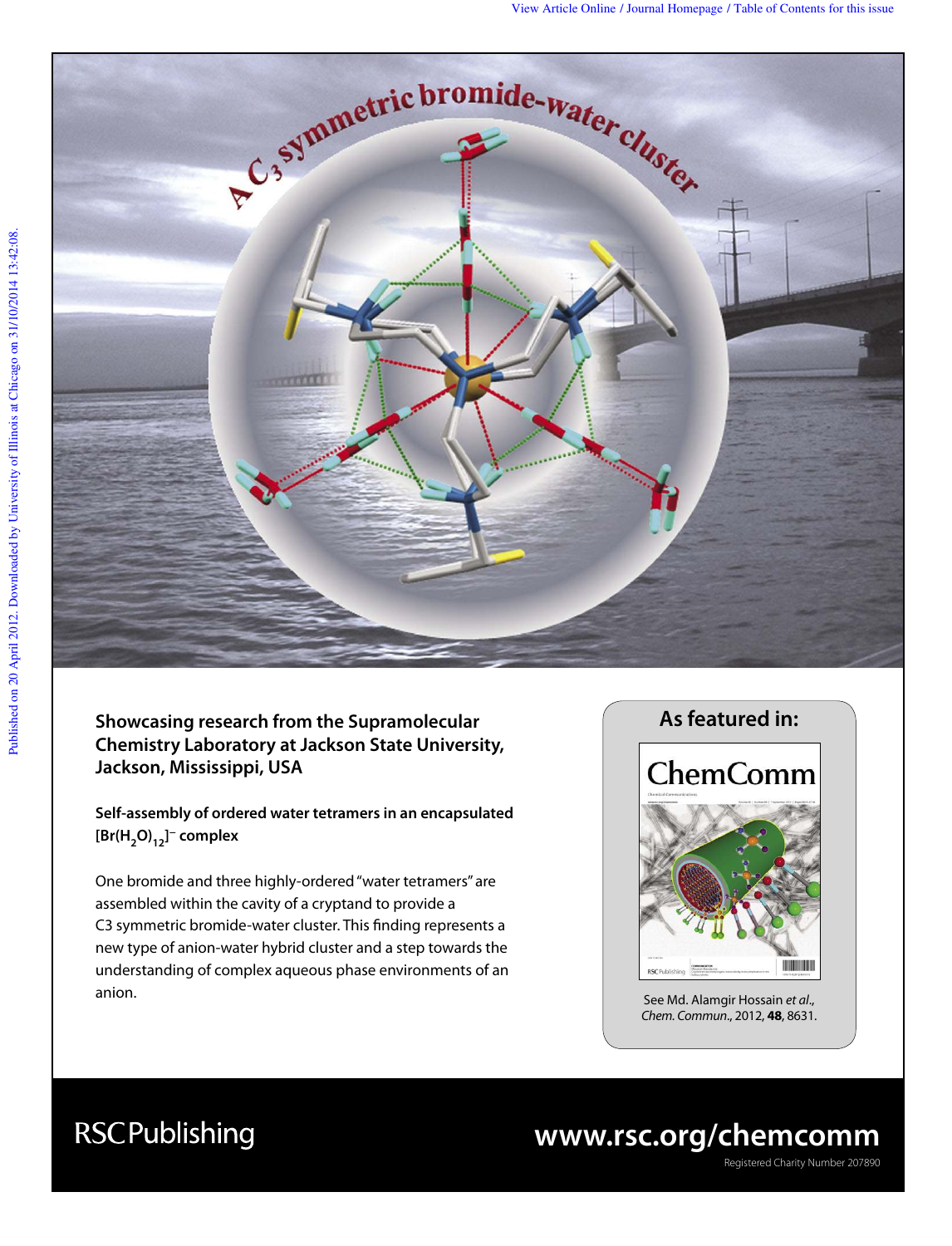Cite this: Chem. Commun., 2012, **48**, 8631–8633

## www.rsc.org/chemcomm **COMMUNICATION**

## Self-assembly of ordered water tetramers in an encapsulated  $\left[\text{Br}(H_2O)_{12}\right]$ <sup>-</sup> complex†

Musabbir A. Saeed, $\phantom{a}^a$  Avijit Pramanik, $\phantom{a}^a$  Bryan M. Wong, $\phantom{a}^b$  Syed Ataul Haque, $\phantom{a}^a$ Douglas R. Powell,  $c$  Dillip Kumar Chand<sup>d</sup> and Md. Alamgir Hossain\*<sup>a</sup>

Received 3rd February 2012, Accepted 20th April 2012 DOI: 10.1039/c2cc30767g

An unanticipated anion–water cluster is assembled by one bromide and three highly-ordered ''water tetramers'' within the cavity of a receptor, providing a perfect  $C_3$  symmetric propellershaped bromide–water cluster of  $[\text{Br}(\text{H}_{2}\text{O})_{12}]^{-}$ .

Hydrated anions exhibit a diverse range of complex interactions due to the strong stability of hydrogen bonds that are spontaneously formed throughout the aqueous network. Since the solvation process usually results in a random orientation of molecules in the bulk, the formation of ordered anion–water clusters in chemical receptors allows a detailed characterization of molecular interactions in these confined environments.<sup>1,2</sup> In particular, there has been significant attention on understanding the ordered water clusters in hydrophobic environments<sup>3</sup> due to their importance in chemical and biological interfaces.<sup>4</sup> Hydrogenbonded water networks can naturally grow at the hydrophobic surface, often giving rise to a stable hydrate.<sup>5</sup>

Upon solvation, a halide anion disperses its charge distribution spherically, making it an effective paradigm for anion hydration. Although hydrated halides  $X(H_2O)<sub>n</sub>$ <sup>-</sup> have been the subject of numerous theoretical studies over the last several years,<sup>6</sup> examples of encapsulated anion–water clusters by synthetic receptors are  $rare<sup>7,8</sup>$  and are mostly limited to anions coordinated with a single water as  $X(H_2O)^{-7}$  Other hydrated anions have been characterized within lattices formed by a host matrix, a metal organic framework or between hosts.<sup>9,10</sup> The structural characterization and energetic formation of anion–water clusters are essential for understanding mechanistic details of solvation processes, ion translocation in water-membrane interfaces, ion mobilities in the bulk, and electrical phenomena within aqueous–salt interfaces.<sup>11,12</sup> Herein we report an unanticipated anion–water cluster assembled by one bromide and



**Scheme 1** Bicyclic receptor L and  $[Br(H<sub>2</sub>O)<sub>12</sub>]$ <sup>-</sup> guest.

three highly-ordered ''water tetramers'' within the cavity of a bicyclic host L, providing a perfect  $C_3$  symmetric propellershaped bromide–water cluster as  $[Br(H<sub>2</sub>O)<sub>12</sub>]$ <sup>-</sup> (Scheme 1). Such a highly symmetric, ordered assembly of a discrete anion–water cluster has not been reported previously or predicted theoretically. The rigid geometry of the host with its strategically-placed protonated nitrogens allows a stable, ordered assembly of three tetramer rings with the encapsulated bromide—a stabilized geometry that is not possible in a bulk water system.

The bromide complex crystallizes as the hydrated bromide salt,  $[H_6L(Br(H_2O)_{12})]Br_5$ , with four water molecules per asymmetric unit. The cationic unit is found to sit on a crystallographic 3-fold rotation axis, with the two tertiary nitrogen atoms unprotonated. One bromide is located inside the cavity lying on the bridgehead N1–N14 axis. As shown in Fig. 1, the internal bromide is hexacoordinated with three ''water tetramers,'' forming a propeller-shaped hydrate as  $[Br(H<sub>2</sub>O)<sub>12</sub>]$ . The encapsulated bromide is directly linked to three pairs of water molecules bound between the cryptand arms  $(O2H \cdots Br2$  =  $3.656(16)$  Å, O2H $\cdots$ Br2 = 179.5°; O3H $\cdots$ Br2 = 3.281(14) Å,  $O3H \cdot Br2 = 179.8^{\circ}$ . Each pair of water molecules is further connected to a water dimer (O4 and O1) with two strong hydrogen bonds, completing the bromide–water pentameric cycle. The water molecules are held with strong hydrogen bonds ranging from 2.66(3) to 2.77(2) Å, which are comparable to O $\cdots$ O bond distances of 2.745(6) Å reported by Atwood and co-workers for the ice-like  $(H_2O)_{8}^{3f}$  and 2.72–2.93 Å reported by Fujita and co-workers for the molecular ice  $(H_2O)_{10}$ .<sup>3*l*</sup>

*<sup>a</sup> Department of Chemistry and Biochemistry, Jackson State University, 1400 J. R. Lynch Street, P.O. Box 17910, Jackson, MS 39212, USA. E-mail: alamgir.hossain@jsums.edu; Fax: +1-601-979-3674; Tel: +1-601-979-3748*

*<sup>b</sup>Materials Chemistry Department, Sandia National Laboratories, Livermore, CA 94551, USA*

*<sup>c</sup> Department of Chemistry and Biochemistry,*

*University of Oklahoma, Norman, OK 73019, USA*

*<sup>d</sup> Department of Chemistry, IIT Madras, Chennai 600036, India*

<sup>†</sup> Electronic supplementary information (ESI) available: Synthesis, NMR studies, and optimized geometries. CCDC 864063. For ESI and crystallographic data in CIF or other electronic format see DOI: 10.1039/c2cc30767g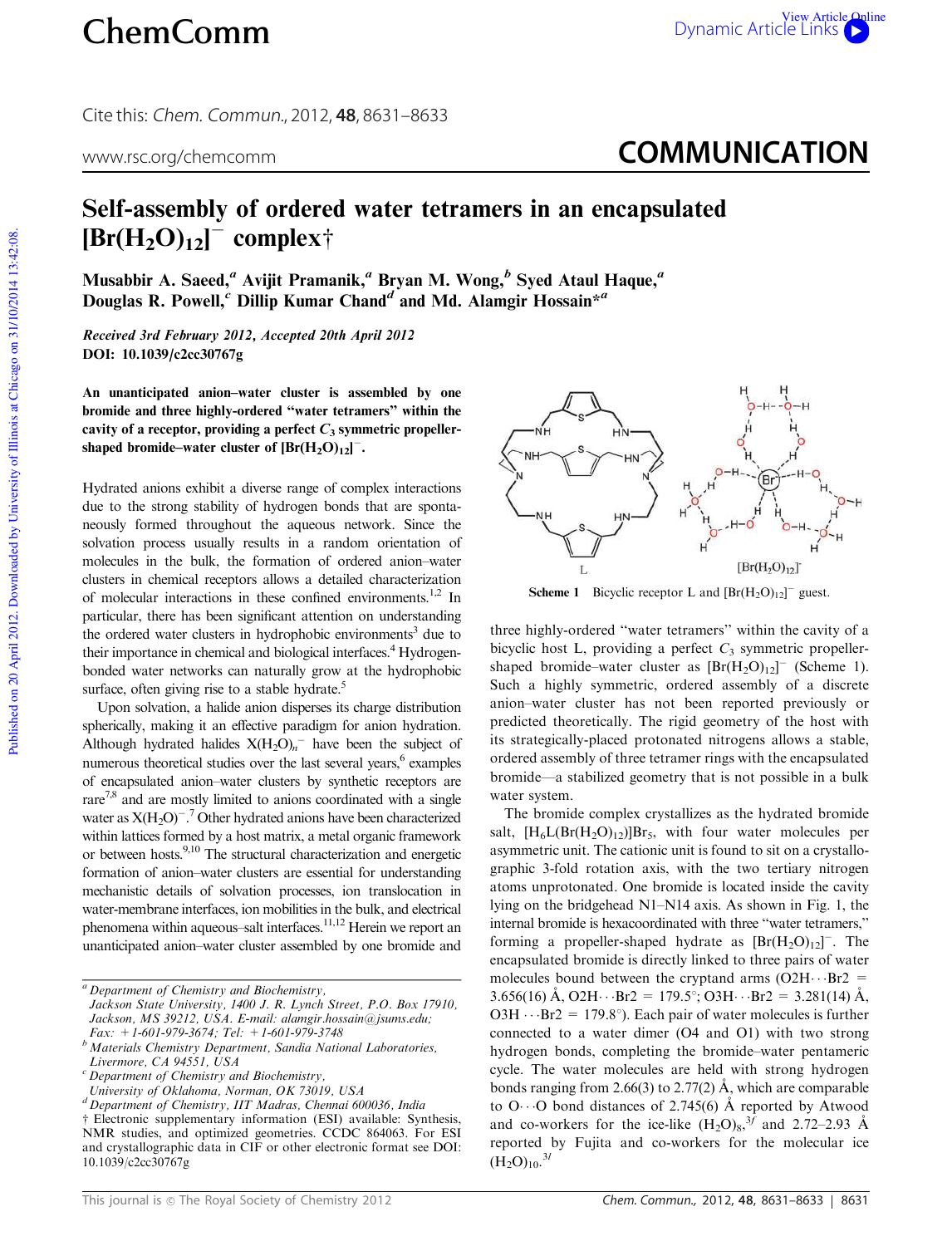

Fig. 1 Crystal structure of  $[H_6L(Br(H_2O)_{12})]^{5+}$  showing the interlocked  $[Br(H<sub>2</sub>O)<sub>12</sub>]$ <sup>-</sup> guest with the cryptand: (a) side view, and (b) view down the three-fold axis (external bromides and hydrogen atoms of carbons are not shown for clarity); (c) perspective and (d) space filling views showing only  $[\text{Br}(H_2O)_{12}]^-$ . [Selected hydrogen bonding distances: O4H $\cdots$ O1 = 2.66(3),  $(O2S\cdots O4S = 2.77(2)$  and  $O3S\cdots O1S = 2.76(2)$  Å)].

In the bromide–water complex, each coordinating water molecule (O2 or O3) is further bonded with two protonated secondary amines (NH $\cdot$  · O = 2.75(2) to 2.92(2) A) at both ends of L, providing an additional stability to these two water molecules as compared to other water molecules (O4S and O1S) in a given cycle, which is also reflected in the thermal analysis (discussed later). Three water molecules, which are directly coordinated with the bromide anion at each end of L, are linked alternately with three secondary amines to form a circular hydrogen bonding network (Fig. 1a and b). This specific arrangement of water molecules coupled with electrostatic interactions results in an interlocking of  $[Br(H<sub>2</sub>O)<sub>12</sub>]$ <sup>-</sup> within the cryptand to bring the anion–water cluster inside the cavity.

In order to characterize the nature of water molecules and the thermal stability of the complex, thermogravimetric analysis (TGA) and differential scanning calorimetry (DSC) were performed. As shown in Fig. 2, the complex exhibited a first weight loss of 8.5% at a temperature of 200  $^{\circ}$ C, which corresponds to six water molecules. Another 8.5% weight loss occurred in the temperature range of 200 to 262  $\degree$ C, corresponding to the remaining six water molecules. As seen in the solid-state structure, the complex contains twelve water molecules which are tightly held in the strong H-bonding network. The equivalent loss (8.5%) in the TGA, which corresponds to six water molecules at the two different temperature ranges, indicates that the water molecules are held with two different strengths in the cluster. The first loss could be due to the elimination of six water molecules that are not bound to the protonated amines, while the second loss could arise from the removal of tightly bonded water molecules with the cryptand as well as with the central bromide ion. This observation clearly indicates that the  $[Br(H<sub>2</sub>O)<sub>12</sub>]$ <sup>-</sup> species is highly stable due to the interlocking with the cryptand, requiring high temperatures for





Fig. 2 Thermogravimetric analysis (TGA) curve of  $[H_6L(Br(H_2O)_{12})]Br_5$ at a heating rate of 10  $^{\circ}$ C min<sup>-1</sup>.

the elimination of water.<sup>3*m*,10*d*</sup> In the DSC, two exothermic peaks are seen at around 210 and 240 °C with 23 J  $g^{-1}$  and 43 J  $g^{-1}$ , respectively (see ESI<sup>†</sup>). Further major weight loss  $(51.7\%)$  in the TGA occurred at 350 °C, followed by 11.6% and 5.5% at 500  $^{\circ}$ C and 880  $^{\circ}$ C, respectively, due to the decomposition and combustion of the complex.

The presence of water in the complex was also identified by FT-IR spectra (ESI†). The complex showed a broad band at around  $3480 \text{ cm}^{-1}$  that is assigned to the O-H stretching vibration of water in the sample.3*m*,3*<sup>n</sup>* Another IR spectrum taken after heating at 200 °C overnight gave an almost identical spectrum, indicating a tight bonding of water moleculesan observation which is consistent with the TGA and X-ray data (*vide supra*).

The formation of discrete, ordered  $[\text{Br}(H_2O)_{12}]^-$  with the cryptand was indeed a surprise since the negatively-charged bromide was expected to interact directly with the hexaprotonated host. To further understand the energetics of this unusual situation, density functional theory (DFT) calculations were performed on both the cryptand– $[Br(H<sub>2</sub>O)<sub>12</sub>]$ <sup>-</sup> complex and the isolated  $[Br(H<sub>2</sub>O)<sub>12</sub>]$ <sup>-</sup> species using the M06-2X hybrid functional which has been shown to accurately predict the binding energies of ions and other noncovalent bonding interactions in large molecular systems.<sup>13</sup> Molecular geometries (including the empty ligand) were completely optimized without constraints at the M06-2X/6-31 $G(d,p)$  level of theory, and single-point energies with a very large  $6-311+G(d,p)$  basis set were carried out *in vacuo.* Optimized geometries, vibrational frequencies, and enthalpies of formation are tabulated in the ESI.<sup>†</sup> Our calculations show that the cryptand–[Br(H<sub>2</sub>O)<sub>12</sub>]<sup>-</sup> complex has a complexation enthalpy of 627.4 kcal mol-1 and further indicate that the isolated  $[Br(H<sub>2</sub>O)<sub>12</sub>]$ <sup>-</sup> complex without the cryptand undergoes significant re-arrangement upon geometry optimization. In contrast, the  $C_3$  symmetry of the cryptand with its unique positions of protonated nitrogens at each of the *C*<sup>3</sup> -symmetric positions keeps each of the  $(H_2O)_4$  tetramer units between the ligand arms (Fig. 3a). The symmetric geometry of  $[Br(H<sub>2</sub>O)<sub>12</sub>]$ <sup>-</sup> with the cryptand is undoubtedly due to both the hydrogen bonding and positive charge of the cryptand as can be seen by the electrostatic potential (Fig.  $3b$ ). $\ddagger$